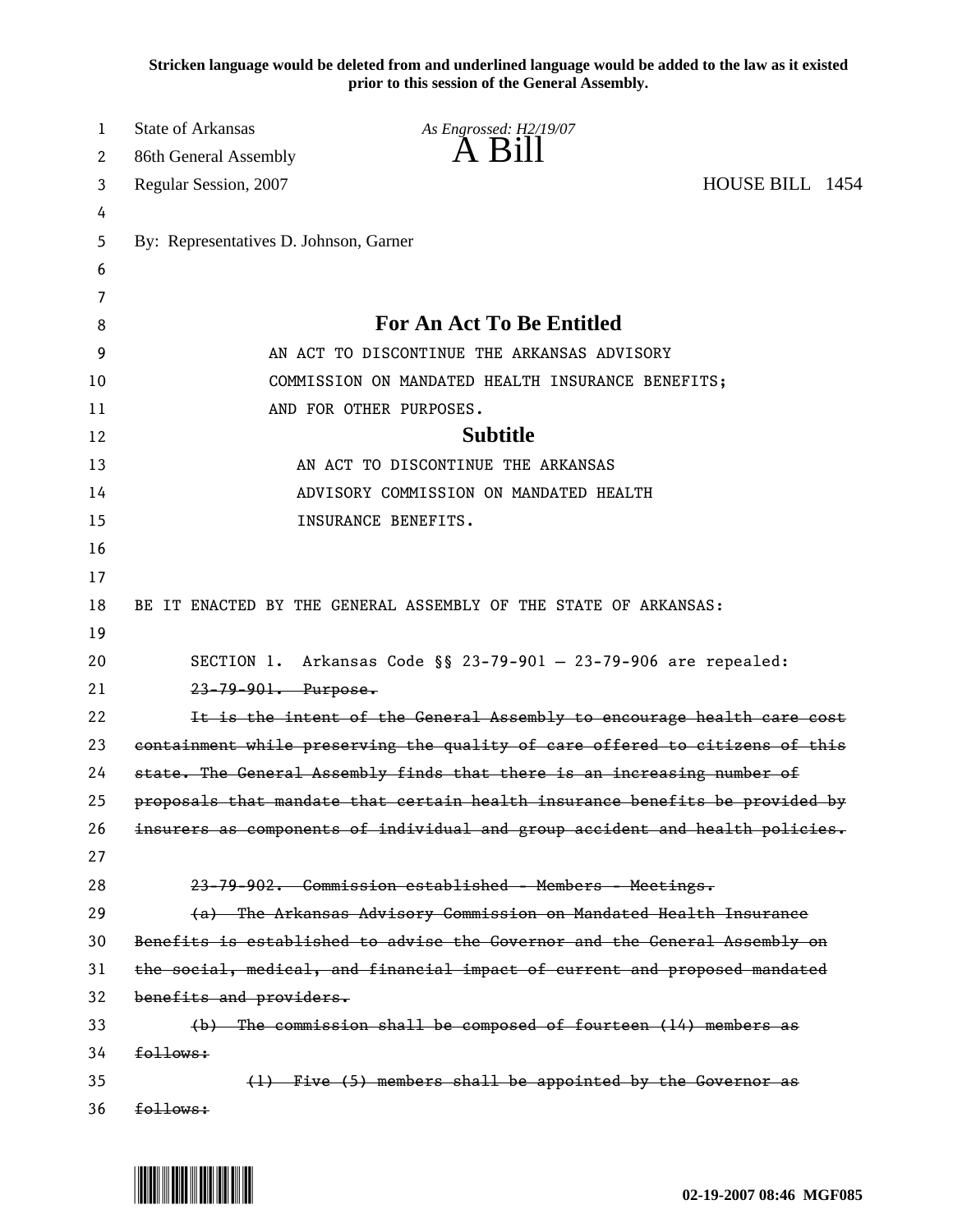| 1  | $(A)$ One (1) member who is a physician;                                         |
|----|----------------------------------------------------------------------------------|
| 2  | (B) One (1) member who is a representative of the State                          |
| 3  | Insurance Department;                                                            |
| 4  | (C) One (1) member with individual health insurance; and                         |
| 5  | (D) Two (2) members of the general public;                                       |
| 6  | (2) Five (5) members shall be appointed by the President Pro                     |
| 7  | Tempore of the Senate as follows:                                                |
| 8  | $(A)$ One (1) member who is a representative of a general                        |
| 9  | acute care hospital;                                                             |
| 10 | (B) One (1) member who is a representative of a major                            |
| 11 | industry;                                                                        |
| 12 | (C) One (1) member who is a representative of the accident                       |
| 13 | and health insurance industry;                                                   |
| 14 | $(D)$ One $(1)$ member who is a dentist; and                                     |
| 15 | (E) One (1) member who is a representative of organized                          |
| 16 | labor; and                                                                       |
| 17 | (3) Four (4) members shall be appointed by the Speaker of the                    |
| 18 | House of Representatives as follows:                                             |
| 19 | $(A)$ One (1) member who is a representative of a small                          |
| 20 | business;                                                                        |
| 21 | (B) One (1) member who is a licensed accident and health                         |
| 22 | insurance agent;                                                                 |
| 23 | (C) One (1) member who is a representative of the accident                       |
| 24 | and health insurance industry; and                                               |
| 25 | $(D)$ One (1) member who is a licensed chiropractor.                             |
| 26 | $(e)(1)$ All members shall be appointed for terms of four $(4)$ years            |
| 27 | each, except for the initial term provided for in subdivision (c)(3) of this     |
| 28 | section.                                                                         |
| 29 | (2) Appointments to fill vacancies shall be made for the                         |
| 30 | remainder of an unexpired term only.                                             |
| 31 | (3) The initial terms shall be staggered and shall begin                         |
| 32 | September 1, 2001, with seven $(7)$ members serving an initial term of two $(2)$ |
| 33 | years and the seven (7) remaining members serving an initial term of four (4)    |
| 34 | years. The initial terms shall be determined by lot.                             |
| 35 | (4) No person shall be eligible to serve more than two (2)                       |
| 36 | successive terms, or a portion thereof. However, members may be appointed to     |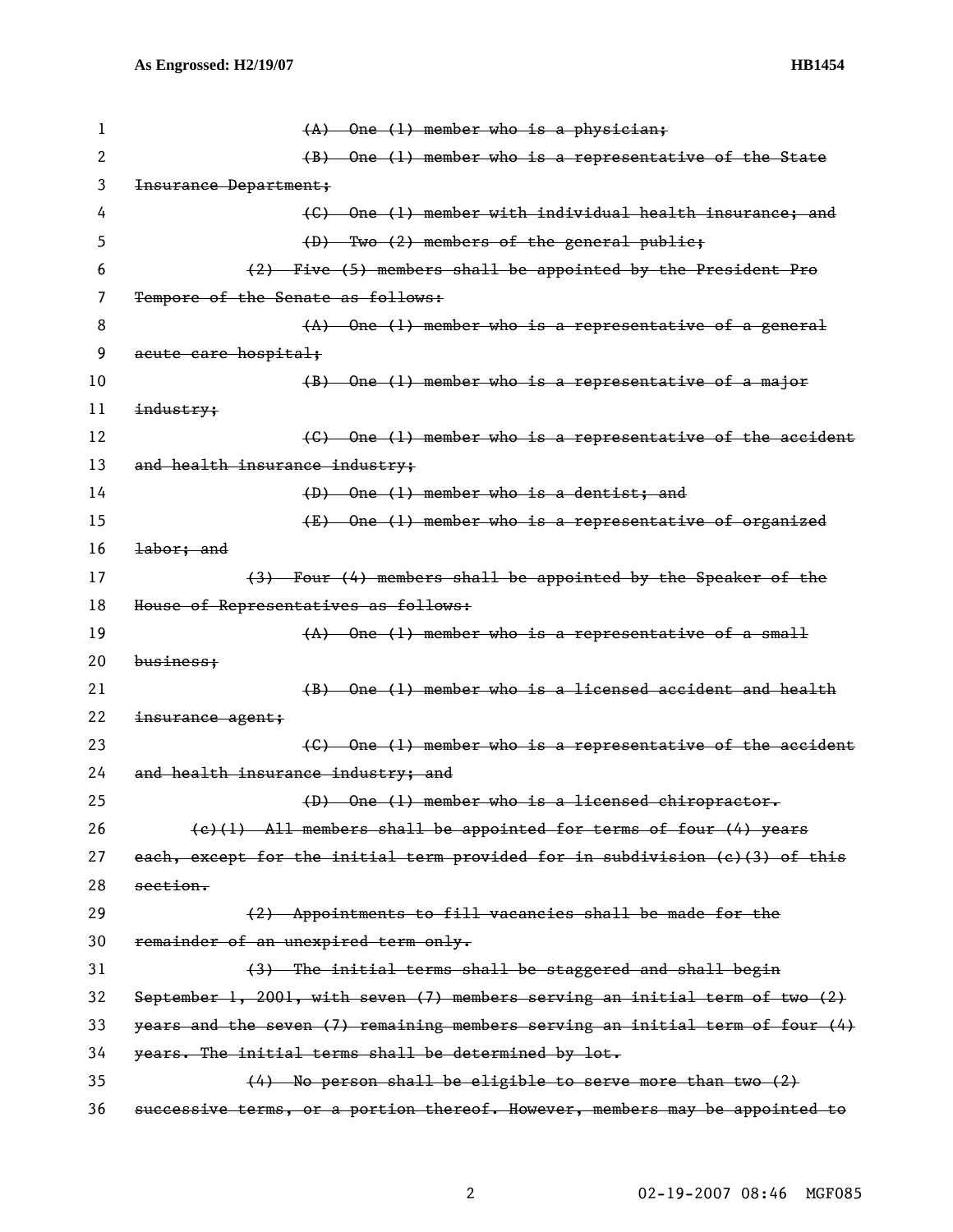## **As Engrossed: H2/19/07 HB1454**

| 1  | additional successive terms after a one-year break in service.                |
|----|-------------------------------------------------------------------------------|
| 2  | (d) The commission shall meet quarterly or at the request of the              |
| 3  | Governor. At the first meeting, which shall be held within thirty (30) days   |
| 4  | after the appointment of the commission, the commission shall select a chair  |
| 5  | and a vice chair from its membership.                                         |
| 6  | $(e)(1)$ All initial appointments to the commission shall be made within      |
| 7  | forty-five (45) days of August 12, 2005.                                      |
| 8  | (2) If all initial appointments to the commission are not made                |
| 9  | within forty-five (45) days of August 12, 2005, then the Insurance            |
| 10 | Commissioner shall appoint the initial members of the commission remaining to |
| 11 | be appointed.                                                                 |
| 12 |                                                                               |
| 13 | 23-79-903. Duties of the commission.                                          |
| 14 | (a)(1) The Arkansas Advisory Commission on Mandated Health Insurance          |
| 15 | Benefits shall assess the social, medical, and financial impact of proposed   |
| 16 | mandated health insurance services or benefits.                               |
| 17 | (2) As used in this section, "mandated health insurance services              |
| 18 | or benefits" means the same as "state-mandated health benefits" defined in §  |
| 19 | $23 - 86 - 502$                                                               |
| 20 | (b) In reviewing a proposed bill or interim study proposal mandating          |
| 21 | health insurance coverage for a service or benefit proposed, the commission   |
| 22 | $shall$ follow § 23-79-906.                                                   |
| 23 | (e) In assessing an existing mandated health insurance service or             |
| 24 | benefit to the extent that information is available, the commission shall     |
| 25 | consider:                                                                     |
| 26 | (1) Social impact, including:                                                 |
| 27 | (A) The extent to which the service is generally utilized                     |
| 28 | by a significant portion of the population;                                   |
| 29 | (B) The extent to which the insurance coverage is already                     |
| 30 | generally available;                                                          |
| 31 | (C) If coverage is not generally available, the extent to                     |
| 32 | which the lack of coverage results in individuals avoiding necessary health   |
| 33 | eare treatments:                                                              |
| 34 | (D) If coverage is not generally available, the extent to                     |
| 35 | which the lack of coverage results in unreasonable financial hardship;        |
| 36 | (E) The level of public demand for the service;                               |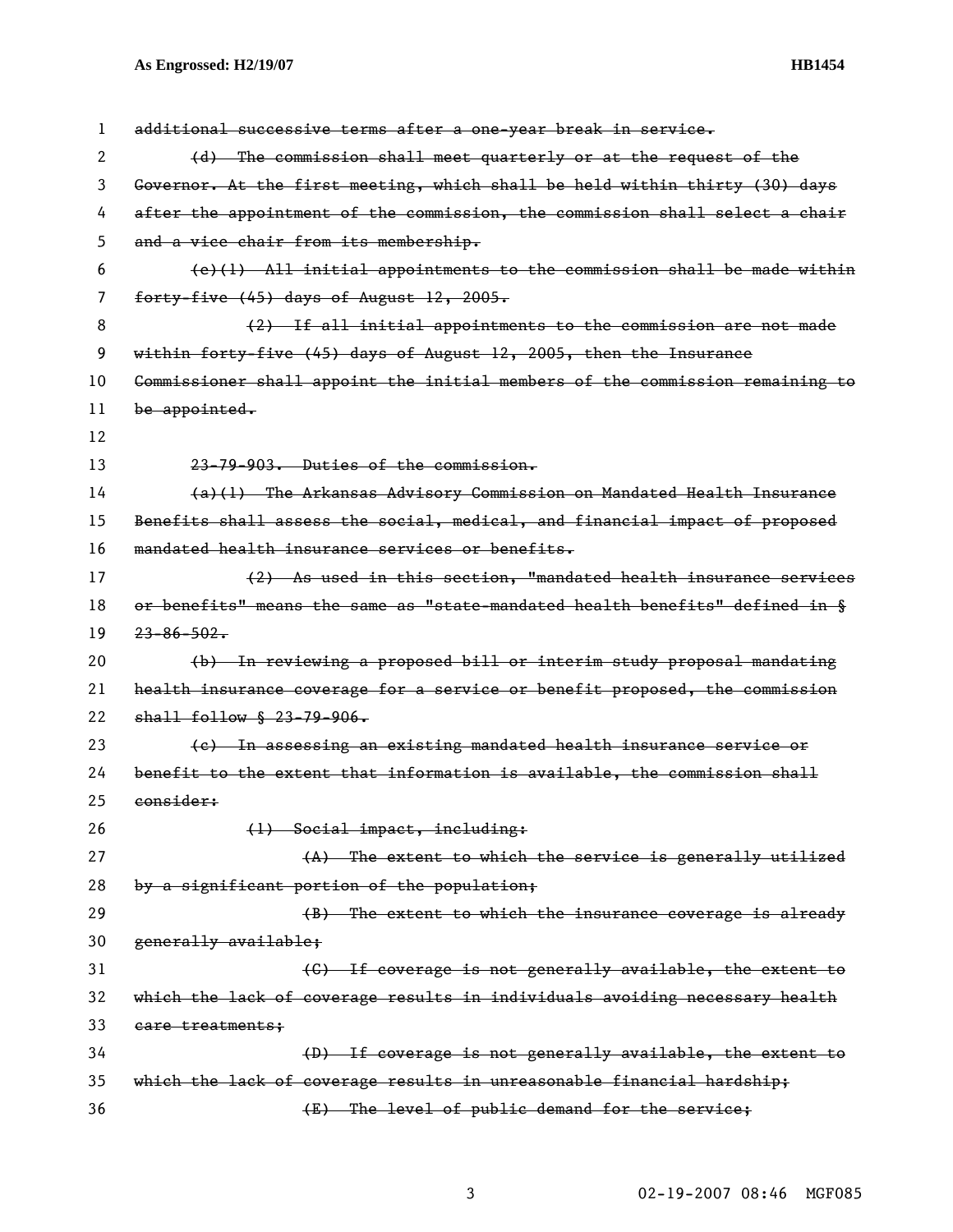| 1  | (F) The level of public demand for insurance coverage of                      |
|----|-------------------------------------------------------------------------------|
| 2  | the service;                                                                  |
| 3  | (G) The level of interest of collective bargaining agents                     |
| 4  | in negotiating privately for inclusion of this coverage in group contracts;   |
| 5  | and                                                                           |
| 6  | (H) The extent to which the mandated health insurance                         |
| 7  | service is covered by self-funded employer groups;                            |
| 8  | (2) Medical impacts, including:                                               |
| 9  | (A) The extent to which the service is generally                              |
| 10 | recognized by the medical community as being effective and efficacious in the |
| 11 | treatment of patients;                                                        |
| 12 | (B) The extent to which the service is generally                              |
| 13 | recognized by the medical community as demonstrated by a review of scientific |
| 14 | and peer review literature; and                                               |
| 15 | (C) The extent to which the service is generally available                    |
| 16 | and utilized by treating physicians; and                                      |
| 17 | (3) Financial impacts, including:                                             |
| 18 | $(A)$ The extent to which the coverage will increase or                       |
| 19 | decrease the cost of the service:                                             |
| 20 | (B) The extent to which the coverage will increase the                        |
| 21 | appropriate use of the service;                                               |
| 22 | (C) The extent to which the mandated service will be a                        |
| 23 | substitute for a more expensive service;                                      |
| 24 | (D) The extent to which the coverage will increase or                         |
| 25 | decrease the administrative expenses of insurers and the premium and          |
| 26 | administrative expenses of policyholders;                                     |
| 27 | (E) The impact of this coverage on the total cost of                          |
| 28 | health care; and                                                              |
| 29 | (F) The impact of all mandated health insurance services                      |
| 30 | on employers' ability to purchase health benefits policies meeting their      |
| 31 | employees' needs.                                                             |
| 32 | (d) To the extent that funds or resources are available to the                |
| 33 | commission, the commission shall review existing mandated health insurance    |
| 34 | services and benefits under the requirements of this section and shall report |
| 35 | its findings to the House Interim Committee on Public Health, Welfare, and    |
| 36 | Labor and the Senate Interim Committee on Public Health, Welfare, and Labor   |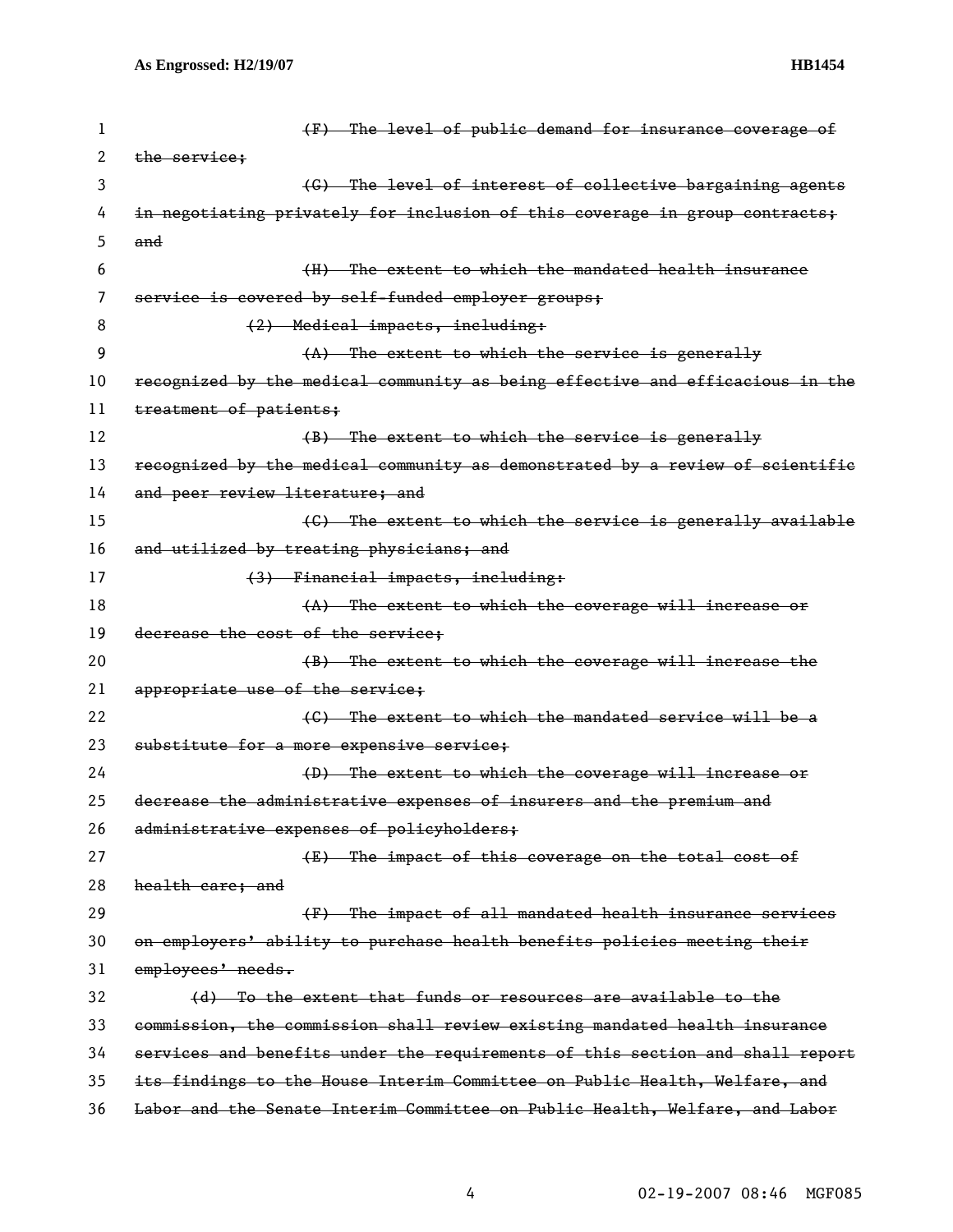| 1  | on or before November 1 of each year. The commission shall include the        |
|----|-------------------------------------------------------------------------------|
| 2  | findings in its report required to be submitted under § 23-79-905.            |
| 3  |                                                                               |
| 4  | 23-79-904. Contract services - Staff assistance.                              |
| 5  | (a) The Arkansas Advisory Commission on Mandated Health Insurance             |
| 6  | Benefits may contract for actuarial services and other professional services  |
| 7  | as needed.                                                                    |
| 8  | (b) The State Insurance Department and other state agencies, as may be        |
| 9  | considered appropriate by the commission, shall provide staff assistance to   |
| 10 | the commission.                                                               |
| 11 |                                                                               |
| 12 | 23-79-905. Submission of report.                                              |
| 13 | Each December 31 immediately preceding a regular session of the General       |
| 14 | Assembly, the Arkansas Advisory Commission on Mandated Health Insurance       |
| 15 | Benefits shall submit a report on its findings, including any                 |
| 16 | recommendations, to the Governor and the General Assembly.                    |
| 17 |                                                                               |
| 18 | 23-79-906. Legislative review of proposed mandated health benefit             |
| 19 | $\pm$ aws.                                                                    |
| 20 | $(a)$ (1)(A)(i) If a bill is filed with the House of Representatives or       |
| 21 | the Senate or an interim study proposal is filed with the Legislative Gouncil |
| 22 | or an interim legislative committee and the bill or proposal contains a       |
| 23 | proposed mandated health insurance service or benefit, then the legislative   |
| 24 | committee of the General Assembly to which the bill or proposal is referred   |
| 25 | or the Legislative Council shall determine if a majority of the members of    |
| 26 | the legislative committee or the Legislative Council find that the bill or    |
| 27 | proposal appears to contain sufficient merit to warrant further consideration |
| 28 | by the Arkansas Advisory Commission on Mandated Health Insurance Benefits.    |
| 29 | (ii) A bill containing a mandated health                                      |
| 30 | insurance service or benefit shall not be enacted into law after January 1,   |
| 31 | 2006, unless the bill has been reviewed and evaluated by the commission       |
| 32 | pursuant to this subchapter.                                                  |
| 33 | (B) The legislative committee or the Legislative Council                      |
| 34 | shall request a review of the bill from the commission if a majority of the   |
| 35 | members determines that the bill or proposal appears to contain sufficient    |
| 36 | merit to warrant further consideration.                                       |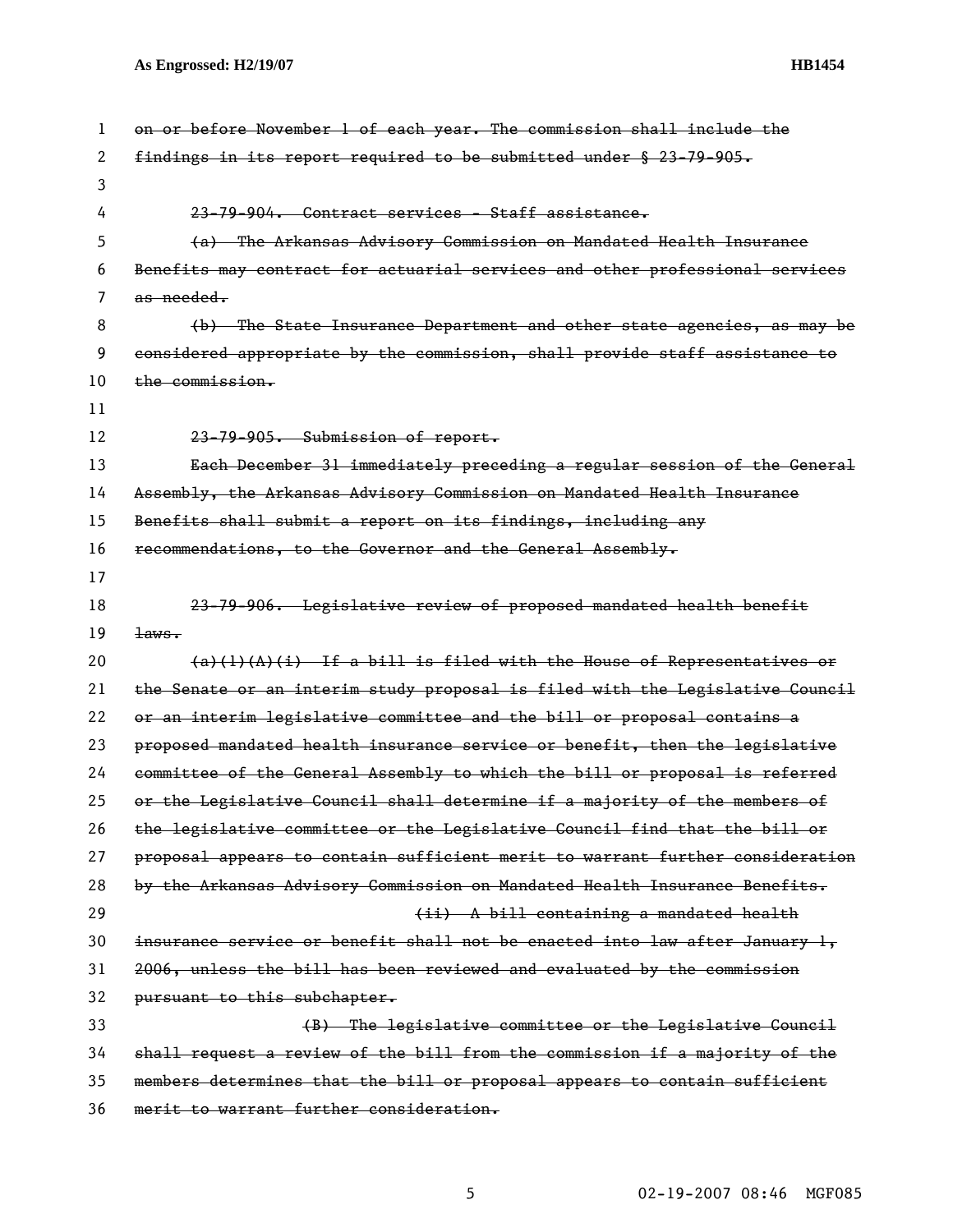| 1  | (2) No further action may be taken on the bill or proposal prior             |
|----|------------------------------------------------------------------------------|
| 2  | to obtaining a review from the commission.                                   |
| 3  | (3) The commission shall review the bill or interim study                    |
| 4  | proposal in accordance with this section and submit its evaluation within    |
| 5  | forty-five (45) days from the date the commission receives the referral of   |
| 6  | the bill or interim study proposal from the legislative committee or         |
| 7  | Legislative Council.                                                         |
| 8  | (b) The report by the commission on its review and evaluation of the         |
| 9  | bill or interim study proposal shall include the following:                  |
| 10 | (1) The social impact of mandating the benefit, including:                   |
| 11 | (A) The extent to which the treatment or service is                          |
| 12 | utilized by a significant portion of the population;                         |
| 13 | (B) The extent to which the treatment or service is                          |
| 14 | available to the population;                                                 |
| 15 | (C) The extent to which insurance coverage for this                          |
| 16 | treatment or service is already available;                                   |
| 17 | (D) If coverage is not generally available, the extent to                    |
| 18 | which the lack of coverage results in persons being unable to obtain         |
| 19 | necessary health care treatment;                                             |
| 20 | (E) If the coverage is not generally available, the extent                   |
| 21 | to which the lack of coverage results in unreasonable financial hardship on  |
| 22 | those persons needing treatment;                                             |
| 23 | (F) The level of public demand and the level of demand                       |
| 24 | from the providers for the treatment or service;                             |
| 25 | (G) The level of public demand and the level of demand                       |
| 26 | from the providers for individual or group insurance coverage of the         |
| 27 | treatment or service;                                                        |
| 28 | (H) The level of interest in and the extent to which                         |
| 29 | collective bargaining organizations are negotiating privately for inclusion  |
| 30 | of this coverage in group contracts;                                         |
| 31 | (I) The likelihood of achieving the objectives of meeting                    |
| 32 | a consumer need as evidenced by the experience of other states;              |
| 33 | (J) The relevant findings of the state health planning                       |
| 34 | agency or the appropriate health system agency relating to the social impact |
| 35 | of the mandated benefit;                                                     |
| 36 | (K) The alternatives to meeting the identified need;                         |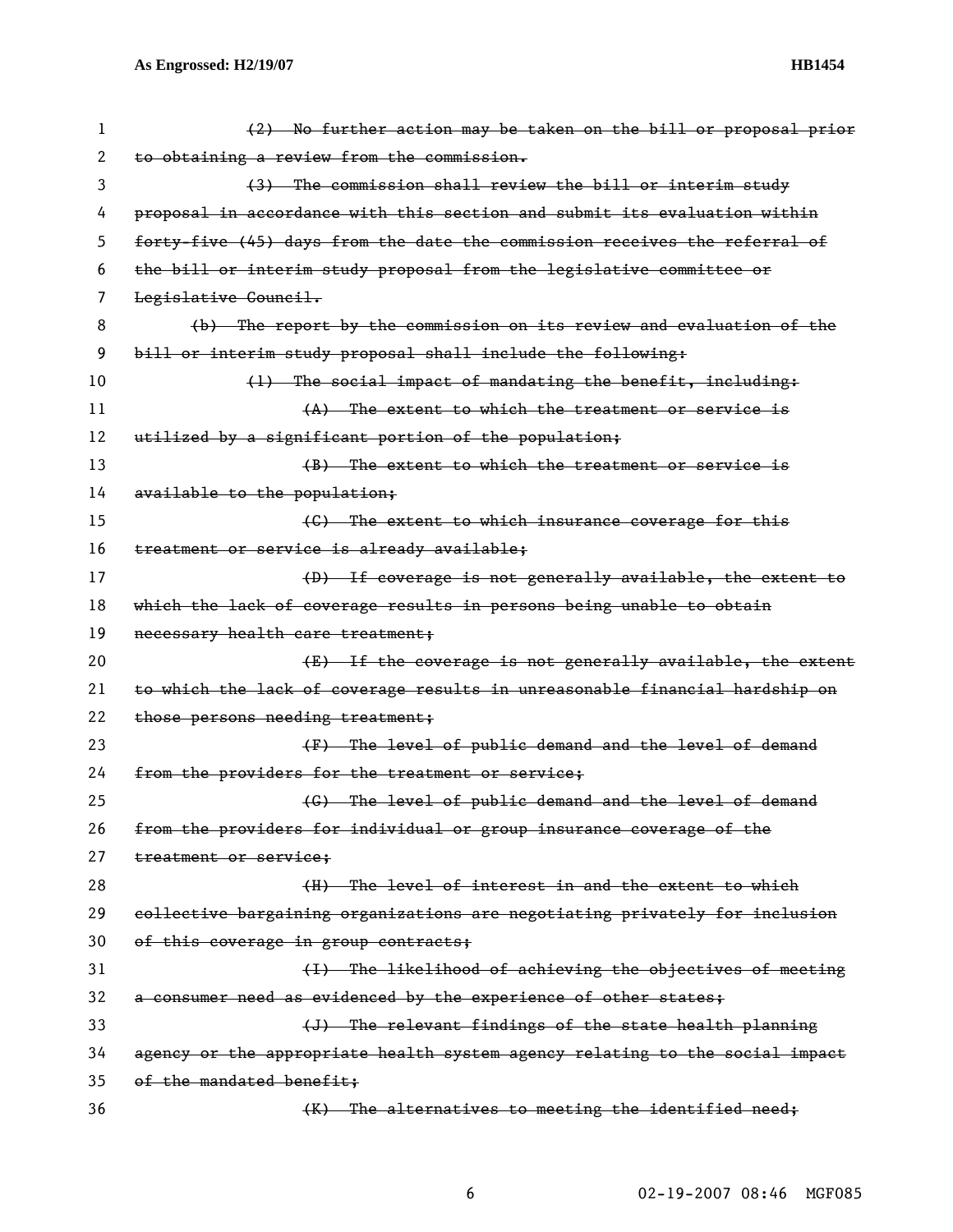| 1  | (L) Whether the benefit is a medical or broader social                        |
|----|-------------------------------------------------------------------------------|
| 2  | need and whether it is consistent with the role of health insurance and the   |
| 3  | concept of managed care;                                                      |
| 4  | (M) The impact of any social stigma attached to the                           |
| 5  | benefit upon the market;                                                      |
| 6  | (N) The impact of the benefit on the availability of other                    |
| 7  | benefits currently being offered;                                             |
| 8  | (0) The impact of the benefit as it relates to employers                      |
| 9  | shifting to self-insured plans and the extent to which the benefit is         |
| 10 | eurrently being offered by employers with self-insured plans; and             |
| 11 | (P) The impact of making the benefit applicable to state                      |
| 12 | employees through the state employee health insurance program;                |
| 13 | (2) The financial impact of mandating the benefit, including:                 |
| 14 | $(A)$ The extent to which the proposed insurance coverage                     |
| 15 | would increase or decrease the cost of the treatment or service over the next |
| 16 | five (5) years;                                                               |
| 17 | (B) The extent to which the proposed coverage may increase                    |
| 18 | the appropriate or inappropriate use of the treatment or service over the     |
| 19 | next five (5) years;                                                          |
| 20 | (C) The extent to which the mandated treatment or service                     |
| 21 | may serve as an alternative for more expensive or less expensive treatment or |
| 22 | service;                                                                      |
| 23 | (D) The methods that will be instituted to manage the                         |
| 24 | utilization and costs of the proposed mandate;                                |
| 25 | (E) The extent to which the insurance coverage may affect                     |
| 26 | the number and types of providers of the mandated treatment or service over   |
| 27 | the next five (5) years;                                                      |
| 28 | (F) The extent to which insurance coverage of the health                      |
| 29 | eare service or provider may reasonably be expected to increase or decrease   |
| 30 | the insurance premium and administrative expenses of policyholders;           |
| 31 | (G) The impact of indirect costs other than premiums and                      |
| 32 | the administrative costs on the question of costs and benefits of coverage;   |
| 33 | (H) The impact of the coverage on the total cost of health                    |
| 34 | eare, including potential benefits and savings to insurers and employers      |
| 35 |                                                                               |
|    | because the proposed mandated treatment or service prevents disease or        |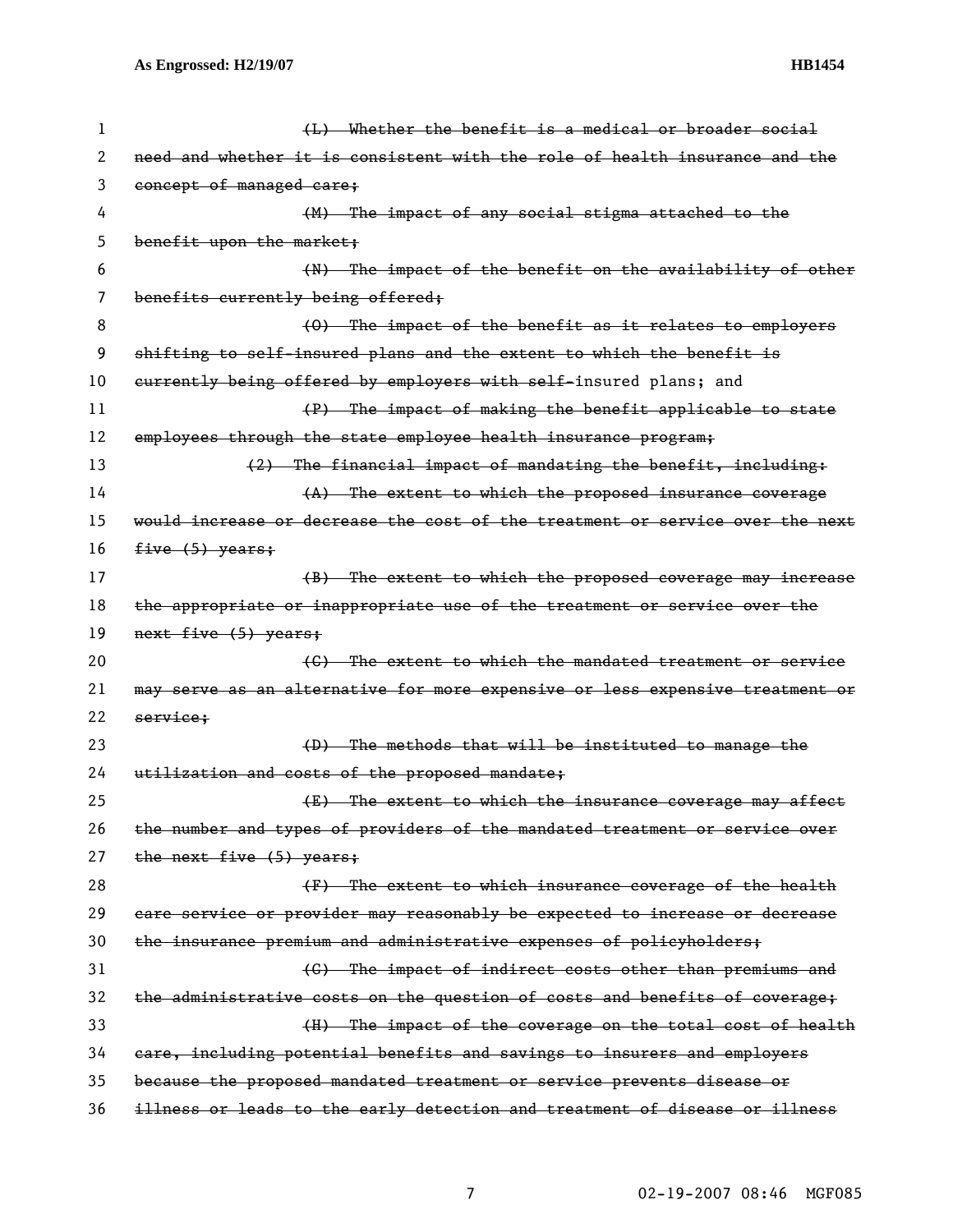| 1  | that is less costly than treatment or service for later stages of a disease  |
|----|------------------------------------------------------------------------------|
| 2  | or illness:                                                                  |
| 3  | (I) The effects of mandating the benefit on the cost of                      |
| 4  | health care, particularly the premium and administrative expenses and        |
| 5  | indirect costs to employers and employees, including the financial impact on |
| 6  | small employers, medium employers, and large employers; and                  |
| 7  | (J) The effect of the proposed mandate on cost-shifting                      |
| 8  | between private and public payors of health care coverage and on the overall |
| 9  | cost of the health care delivery system in this state; and                   |
| 10 | (3) The medical efficacy of mandating the benefit, including:                |
| 11 | (A) The contribution of the benefit to the quality of                        |
| 12 | patient care and the health status of the population, including the results  |
| 13 | of any research demonstrating the medical efficacy of the treatment or       |
| 14 | service compared to alternatives or not providing the treatment or service;  |
| 15 | and                                                                          |
| 16 | (B) If the bill or proposal proposes to mandate coverage                     |
| 17 | of an additional class of practitioners:                                     |
| 18 | (i) The results of any professionally acceptable                             |
| 19 | research demonstrating the medical results achieved by the additional class  |
| 20 | of practitioners relative to those already covered;                          |
| 21 | (ii) The methods of the appropriate professional                             |
| 22 | organization that assures clinical proficiency; and                          |
| 23 | (iii) The effects of balancing the social, economic,                         |
| 24 | and medical efficacy considerations, including:                              |
| 25 | (a) The extent to which the need for coverage                                |
| 26 | outweighs the costs of mandating the benefit for all policyholders;          |
| 27 | (b) The extent to which the problem of                                       |
| 28 | coverage may be solved by mandating the availability of the coverage as an   |
| 29 | option for policyholders; and                                                |
| 30 | (e) The cumulative impact of mandating the                                   |
| 31 | benefit in combination with existing mandates on the costs and availability  |
| 32 | of coverage.                                                                 |
| 33 |                                                                              |
| 34 | EMERGENCY CLAUSE. It is found and determined by the<br>SECTION 2.            |
| 35 | General Assembly of the State of Arkansas that the General Assembly meets    |
| 36 | only every second year; that the Arkansas Advisory Commission on Mandated    |